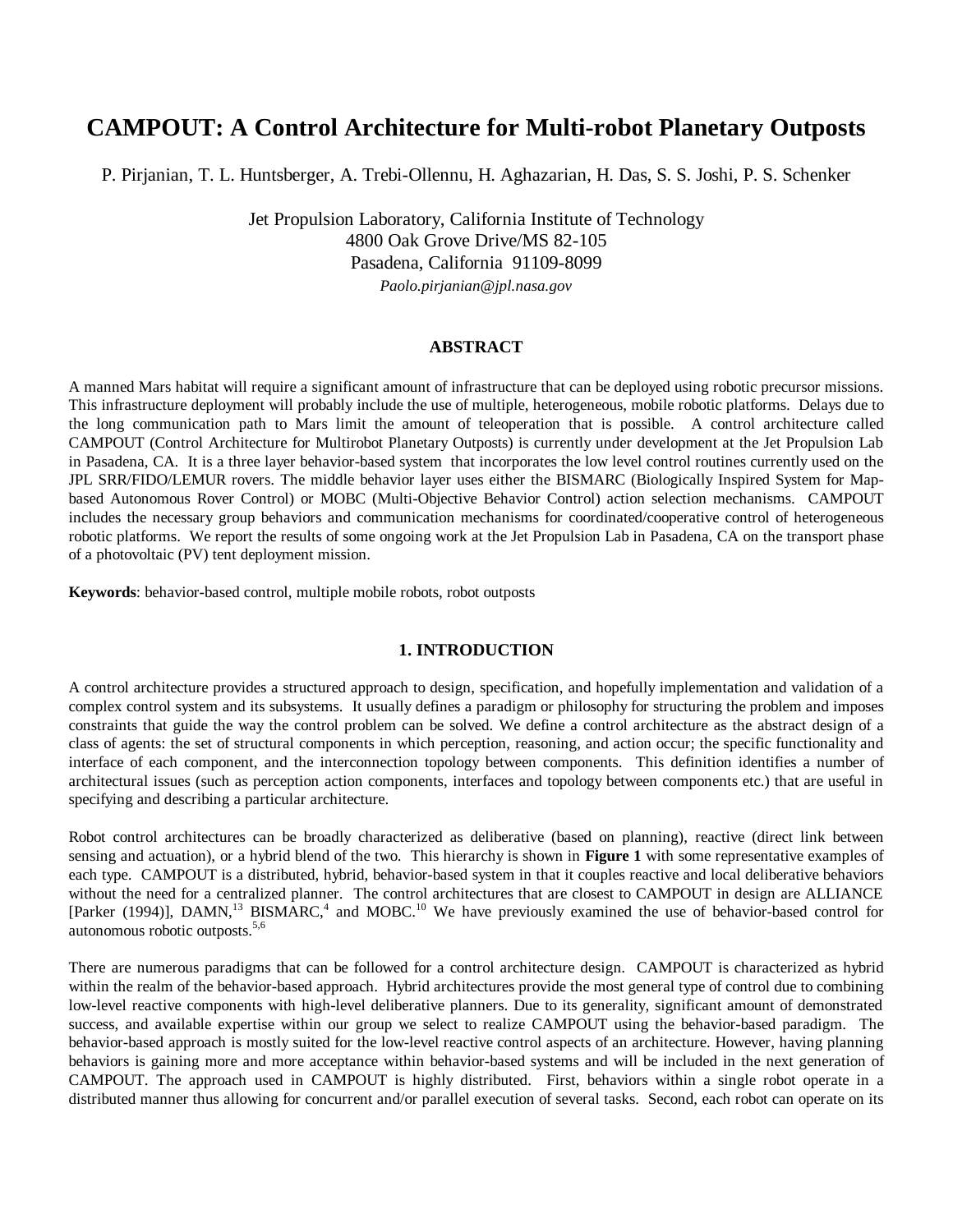own, independently of other robots, based on its faculty of perception and action facilities. Cooperation between multiple robots occurs through active collaboration and with no centralized planning or decision-making component to dictate explicit commands.



Figure 1. Robot control scheme hierarchy with representative examples.

The advantages of distributed control and coordination are: efficient use of system resources, parallel execution of multiple tasks, reliability and fault-tolerance to failure of individual components (including failure of single robots).

The following list constitutes the main characteristics that CAMPOUT includes as guidelines for design:

- 1. **Cognizant of failure:** components are designed so that they can determine success or failure of their task
- 2. **Fault tolerant:** no single point of failure, graceful degradation
- 3. **Distribute control:** to avoid single-point-of-failure and support scalability
- 4. **Scalable:** easily scale to more complex problems and larger number of components, robots etc.
- 5. **Ease of integration:** robotics is a highly multidisciplinary field, and requires efficient integration of many components (e.g., perception, mapping, localization, control, learning, etc.) that use different techniques, frameworks, and paradigms (e.g., classical control theory, AI planners, estimation theory, data fusion, computer vision, utility theory, decision theory, fuzzy logic, multiple objective decision making etc.). The architecture should provide the infrastructure, tools, and guidelines that allow the efficient use and integration of these components for meaningful interaction and operation.
- **6. Rational decision making:** Satisficing vs. Optimal decisions, being realistic about resource limitations, multiple objective nature of the problem
- **7. Explicit knowledge:** knowledge, formal, heuristic or otherwise, should have explicit representation to support easy maintenance, documentation, etc.
- **8. Uncertainty handling:** its components should be able to operate reliably in face of uncertain and/or incomplete information, noisy sensors, and imperfect actuators
- 9. **Adaptivity:** stable and insensitive to perturbations in environment
- **10. Learning.** The architecture should allow incorporation of learning capabilities. Learning enables the system and its capabilities to improve and evolve.
- **11. Reactive and deliberative:** provide tight perception-action feedback loops to react promptly to unexpected situations and plan ahead of time for efficient use of resources. Plans should guide not control reactive components.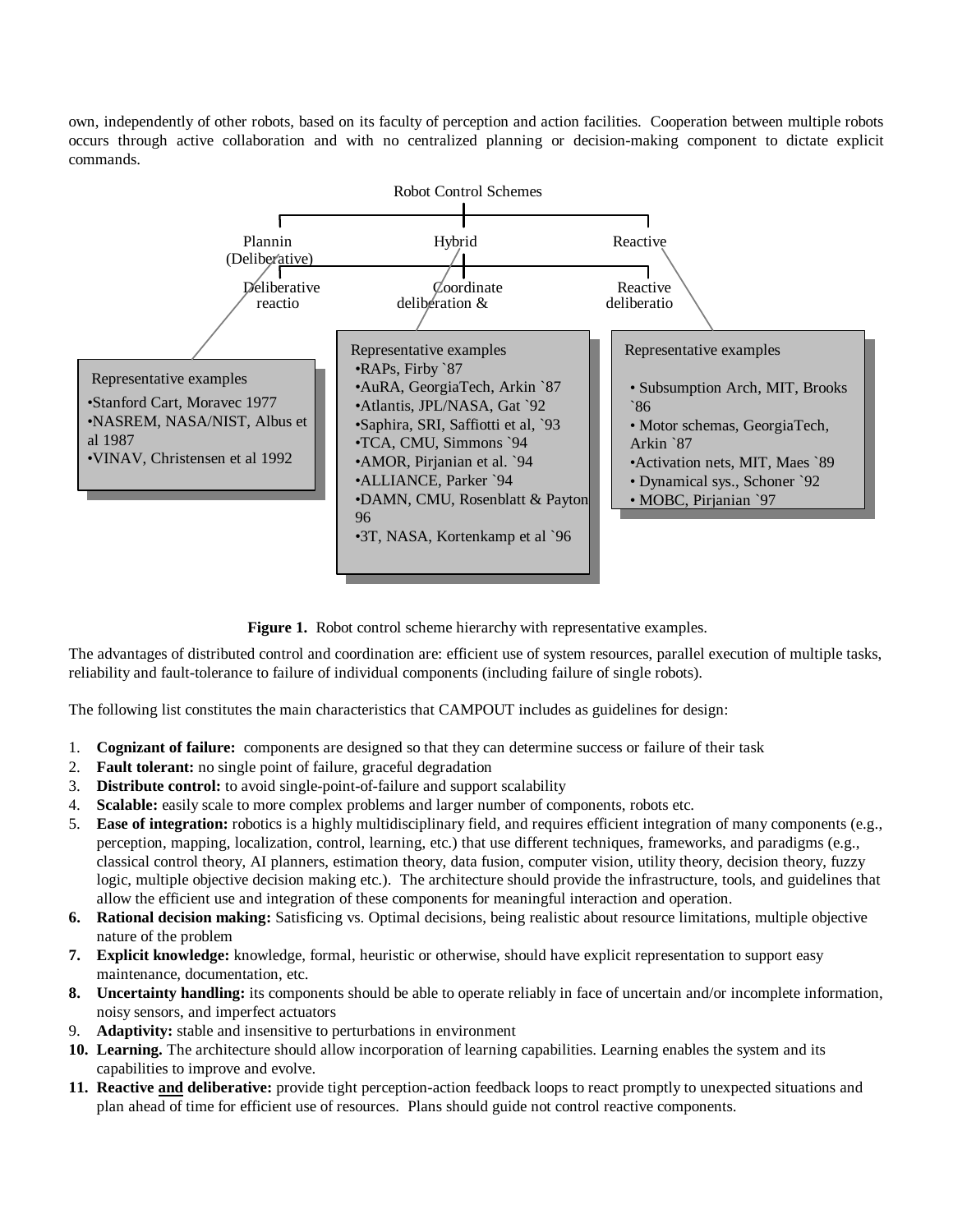- **12. Formal framework:** to enable the design of systems according to requirements, specifications, etc.
- **13. Framework, tools, guideline, methods:** for supporting the design and implementation of all the above and evaluation of same. Given system task, mission requirements, resources, limitations etc. the framework should guide one to efficiently design, implement, and evaluate a system.
- **14. Small overhead:** many "general architectures" introduce a prohibitive amount of overhead cost to a system. A key feature of the CAMPOUT architecture implementation is low overhead. This implementation may not be as general as desired but will be efficient. In particular, an architecture should find the right balance between generality and efficiency.

The next section discusses the overall organization of CAMPOUT, followed by implementation details and some preliminary experimental studies.

### **2. CAMPOUT**

A high-level overview of CAMPOUT is shown in **Figure 2**. It is basically a three-layer architecture, which may be a derived from the types of environments in which planetary rover systems are expected to operate and survive.<sup>3</sup> A long duration mission such as a robot outpost on a planetary surface has a wide range of needs from the low level reactive components for local navigation and manipulator control to the higher level planning for large-scale construction tasks. The three-layer architecture spans these requirements through drivers directly tied to the actuators receiving commands from a behavior-based control hierarchy that is driven by a higher task planning layer.



**Figure 2.** A logical block diagram of the Control Architecture for Multi-Robot Planetary Outposts, its components, interaction between components, interfaces, and tools.

The middle layer in CAMPOUT has a number of behaviors that are specifically tailored for not only cooperative but also tightly coordinated tasks.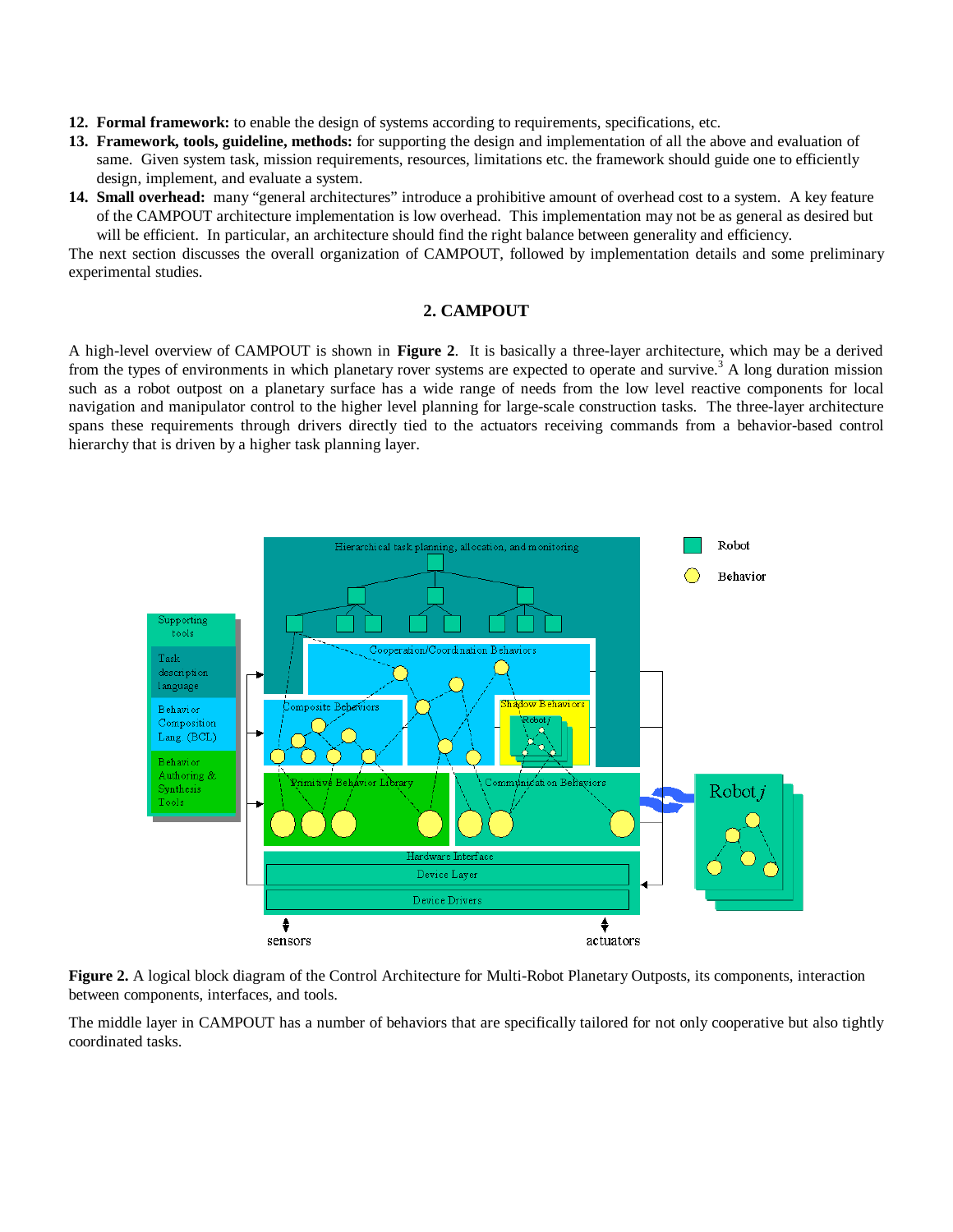#### **2.1 Primitive Behavior Library**

The main architectural substrate in CAMPOUT consists of a *behavior producing module* (commonly known as a *behavior*). A behavior is a perception to action mapping module that based on selective sensory information produces (recommendations for) actions in order to maintain or achieve a given, well specified task objective. For example, for safe navigation the system will often require a minimum of two behaviors: *AvoidObstacle* for safety and *GotoTarget* for navigation. Note that the *AvoidObstacle* behavior is only concerned with obstacle avoidance and obstacle avoidance only. Similarly, the *GotoTarget* behavior is only concerned with controlling the robot towards a target and is not concerned with obstacle avoidance at all, nor is it aware of the existence of the obstacle avoidance behavior. This limited-responsibility approach enables a remarkably efficient implementation of the behaviors. However, the behaviors can have conflicting objectives and hence an efficient behavior coordination mechanism (BCM) is required to resolve such conflicts and produce a useful combination of the behaviors into higher level behaviors, also know as composite behaviors (c-behaviors).

#### **2.2 Composite Behaviors**

Composite behaviors are constructed by careful combination of lower-level behaviors. At the lowest level of such a behavioral hierarchy we find the primitive behaviors (p-behaviors), which constitute a library of core capabilities for a robot. By coordinating the activities of the primitive behaviors we can construct a composite behavior that enhances the skill set of the robot. Composite behaviors can however also be constructed from other (lower-level) composite behaviors or a mix of primitive and composite behaviors. For instance a composite behavior, *SafeNavigation* can be constructed from the primitive behaviors *AvoidObstacle* and *GotoTarget* by a simple fixed priority-based coordination of the two that enables the *AvoidObstacle* behavior when the robot is close to obstacles and the *GotoTarget* behavior when the path of the robot is obstacle free.

#### **2.3 Behavior Coordination Mechanisms**

A central issue in many architectures is how to integrate its components in a well-understood way. Behavior coordination mechanisms (BCMs) provide tools for integration of behaviors to achieve higher-level goals. Priority-based behavior coordination represents a very primitive (but some times useful) type of coordination. CAMPOUT is an open architecture in the sense that any other behavior coordination mechanism can easily be integrated. Basically a BCM will be implemented as an operator (analogous to the logical AND or OR operators) and used to compose behaviors. These operators will also be provided in the Behavior Composition Language, in one form or another, to allow a high-level description language for behavior composition. We have done a detailed and extensive study of behavior coordination mechanisms.<sup>11</sup>

#### **2.4 Communication Behaviors**

The primitive and the composite behaviors constitute the skill set that enable a robot to interact with and accomplish tasks in its environment. The skill set of the robot can be augmented by adding new primitive and/or composite behaviors. For cooperation and interaction with each other the robots are required to communicate thus they must have a set of basic behaviors for communication. Communication is not necessarily limited to explicit exchange of information via some soft of a data link but can also include visual, auditory, tactile, and other types of communication. For instance a robot can determine the relative position of another robot using cameras. Alternatively, the other robot could explicitly transmit its position within a global coordinate system. Each approach might render appropriate for a specific task, system, or environment. CAMPOUT provides the methodology and infrastructure that support all such approaches.

#### **2.5 Shadow Behaviors**

The communication behaviors provide the information necessary to facilitate cooperation between a team of robots. This information is encoded in form of shadow behaviors (s-behaviors) that basically represent a remote behavior, including state information etc, running on a separate robot. Thus s-behaviors enable the behaviors to span a network of distributed behaviors over the robots. This will allow the behaviors to have access to remote sensing and actuation capabilities. Thus s-behavior need not be treated any different than the robot's own p-behaviors and c-behaviors.

### **2.6 Cooperation/Coordination Behaviors**

In order to cooperate and collectively contribute to a common task the robots will have to cooperate and coordinate their activities. S-behaviors facilitate the composition of high-level behaviors that can achieve such coordination. As mentioned earlier, s-behaviors need not be treated any different than p- or c-behaviors (indeed their interfaces are exactly the same) thus coordination among several robots can be achieved by coordination of the activities of (a subset of) s-behaviors and the robot's behaviors using suitable behavior coordination mechanisms.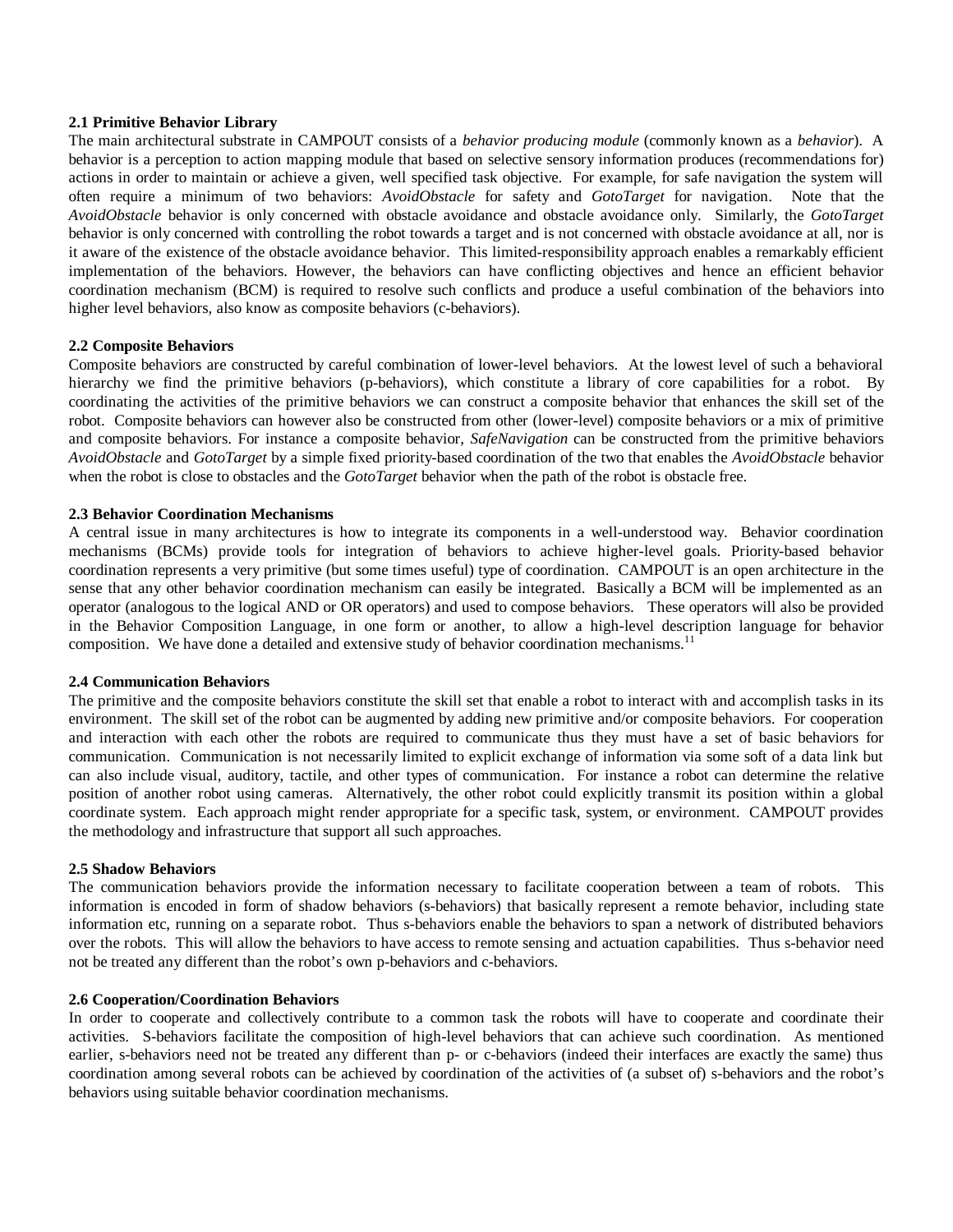# **3. SYSTEM IMPLEMENTATION**

In this section, we describe the current implementation of the CAMPOUT architectural components and infrastructure and showcase the use of its facilities and power of capabilities within the scope of a cooperative transport task. The challenging task of coordinated transport, as we will see, is particularly interesting because it involves the full use of CAMPOUT's facilities. In its current implementation, CAMPOUT supports no high-level planning capabilities, although planning components could be incorporated into the system but there are no specific capabilities that provide the infrastructure to support such a development. The following section will hence focus on the middle layers (the behavior-based layers) of the architecture.

# **3.1 CAMPOUT Architectural Components**

Currently, CAMPOUT provides the following facilities for behavior representation, behavior generation, behavior coordination, and communications infrastructure for distributed robot coordination:

- **Behavior representation:** a set of abstract data types (known as objective functions) and related operations to describe the output of a general behavior as a multivalued preference.
- **Behavior prototyping toolkit:** provides a set of tools for rapid-prototyping of primitive as well as composite behaviors, i.e., facilities that can be used to easily develop behaviors.
- **Behavior coordination mechanisms:** that provide a repertoire of mechanisms that can be used to coordinate the activities of lower-level behaviors to form higher-level composite behaviors.
- **Communications infrastructure:** provides a set of tools and functions for interconnecting a set of robots and/or behaviors for sharing resources (e.g., sensors or actuators), exchanging information (e.g., state, percepts), synchronization, rendezvous etc.

#### 3.1.1 Behavior representation

In our architectural methodology we formalize a behavior, *b*, as a mapping, *b*:  $P \times X \rightarrow [0; 1]$ , that relates each percept *p* and action *x* pair to a preference value that reflects the action's desirability. The percept describes possible (processed or raw) sensory input and the N-dimensional action space is defined to be a finite set of alternative actions. The described mapping assigns to each action  $x \in X$  a preference, where the most desired actions are assigned 1 and undesired actions are assigned 0, from that behaviors point of view. Note that this definition of a behavior does not dictate how the mapping is to be implemented but provides a general recipe for a behavior with a well-defined interface (useful when composing behaviors regardless of their roles or positioning in a behavior hierarchy). This representation does not exclude implementation using a look-up-table, a finite state machine, a neural network, an expert system, control laws (such as PID etc.), or any other approach for that matter. Note also that this representation does not restrict us to reactive behaviors since it could have internal state. In that sense, each behavior can be implemented using whichever approach is appropriate. Finally, traditional, single-valued behaviors fall within this representation because, *b*:  $P \rightarrow X$  can be represented by a multivalued output where all *x* are associated with 0 but the single *x* which is selected by the behavior. In CAMPOUT this representation is implemented using an N-dimensional array, which will contain the desirability values recommended by a behavior.

#### 3.1.2 Behavior prototyping toolkit

The general behavior representation used in CAMPOUT does not suggest or prohibit any particular style or approach of implementation, but it does however provide a set of tools for developing behaviors, currently using rule-based and statemachine representations. CAMPOUT features a toolkit for synthesizing behaviors using fuzzy control. In fuzzy behavior-based control, each behavior is synthesized by a rule-base controlled by an inference engine to produce a multivalued output. E.g., an obstacle avoidance behavior can be encoded using to simple IF-THEN rules. One rule recommends (expresses the desire) turning away from a close obstacle and the other suggests moving straight forward if the obstacle is at a safe distance. Using standard fuzzy inference, e.g., max-prod in this example, the rules are combined into a multivalued output that encodes the (grade of) desirability of each action from the behavior's point of view. Finite state machines, have been shown to be very efficient for synthesizing behaviors with fixed action patterns and provide a formal approach to behavior encoding.<sup>1,8</sup> This scheme of behavior development is used extensively in CAMPOUT.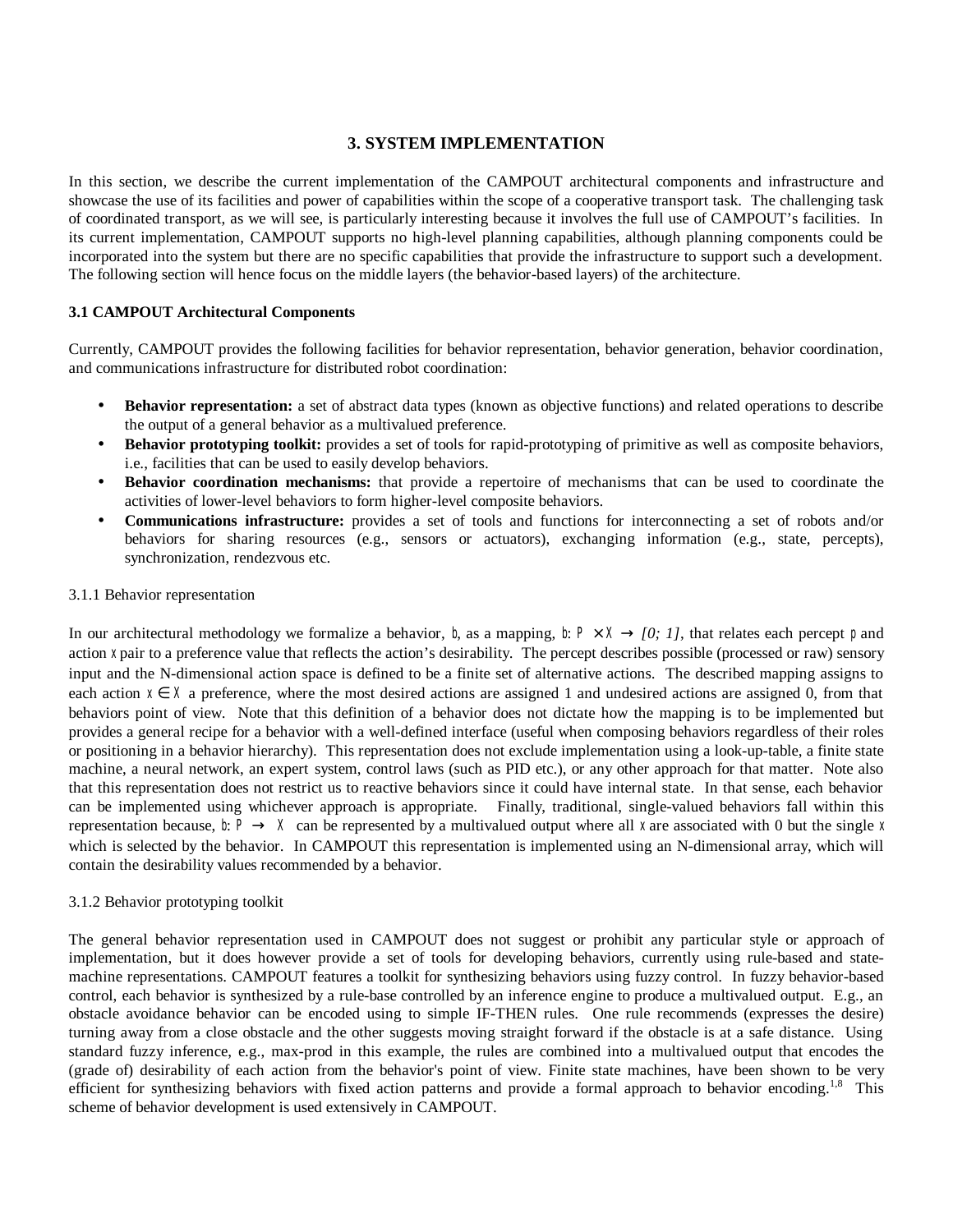## 3.1.3 Behavior coordination mechanisms

In order to compose higher-level behaviors, CAMPOUT provides a complementary set of coordination mechanisms that can be used for action sequencing, conflict resolution, priority-based behavior invocation, and context-dependant behavior invocation. Specifically, CAMPOUT provides behavior arbitration mechanisms including finite-state machines, and subsumption-style arbitration. Further, it provides command fusion mechanisms using multivalued logic and multiple objective decision making approaches.

Behaviors that compete for the control of the robot must be coordinated to resolve potential conflicts. Fuzzy behavior coordination is performed by combining the fuzzy outputs of the behaviors using an appropriate operator such as a triangular conorm (which corresponds to the fuzzy set union), e.g., the max operator. Then defuzzification (e.g., center of gravity, COG) is used to select a final crisp action ultimately used for control.<sup>14</sup> This scheme should lead to the selection of an action that somehow represents the consensus among the behaviors and thus comprises the action that best satisfies the decision objectives that they encode. However, in situations where there is conflict between the active behaviors, this approach leads to inappropriate results. One approach to dealing with conflicts is based on *context-dependent blending*,<sup>14</sup> where context dependence is encoded using a number of fuzzy meta rules such as:

# IF obstacle is close THEN avoid collisions IF NOT (obstacle is close) THEN follow target

If the robot is close to an obstacle, then the contribution from the collision avoidance will be higher than the contribution from target following. This corresponds to weighted decision making, where the weight values are determined by the truth values of the rule antecedents and is used to scale the behaviors' fuzzy outputs accordingly. Another approach, used in the Saphira architecture,<sup>7</sup> is to resolve conflicts by allowing higher priority behaviors to suppress/dominate behaviors with lower priorities. These approaches provide partial solutions to resolving conflict between behaviors in specific situations and systems.

Defuzzification can also produce inappropriate results since it selects an action that does not have support from any of the behaviors.<sup>15</sup> In summary, due to the unclear semantics and unpredictable characteristics of fuzzy behavior coordination, alternative approaches should be considered. One alternative approach, that avoids the common pitfalls of fuzzy behavior coordination, is multiple objective behavior coordination (MOBC) which fits well into the framework of fuzzy behavior coordination and can easily replace standard fuzzy inference and defuzzification techniques.

# 3.1.4 Communication infrastructure

In order to facilitate a group of robots to coordinate their activities and cooperate towards the accomplishment of a common task they may be required to communicate to share resources (e.g., sensors or actuators), exchange information (e.g., state, percepts), synchronize their activities etc. CAMPOUT provides a broad set of facilities to foster such collaborative effort by offering a communications infrastructure. The current implementation of communications in CAMPOUT are provided using UNIX-style sockets. Another approach would be to base the communications on some general-purpose message-passing package such as MPI. However, such generality comes at significant overhead cost in efficiency which we intend to avoid for the types of applications that CAMPOUT is designed for. The communications facilities consist of the following core functions:

- **Synchronization:** two main functions Signal (destination, sig) and Wait (source, sig) can be used to send and wait for a signal to and from a given robot. This pair constitutes the facilities for synchronizing the activities of robots and/or behaviors.
- **Data exchange:** SendEvent (destination, event) and GetEvent (source, event) can be used to send and receive an event structure to and from a particular robot. The event structure can contain arbitrary data packages as contracted between the sender (source) and receiver (destination). For instance, it can be used to transmit a percept or raw sensor data from one robot to the other etc. E.g., robot 2 will be able to have a behavior that is being fed by the position of robot 1 (to, e.g., follow it).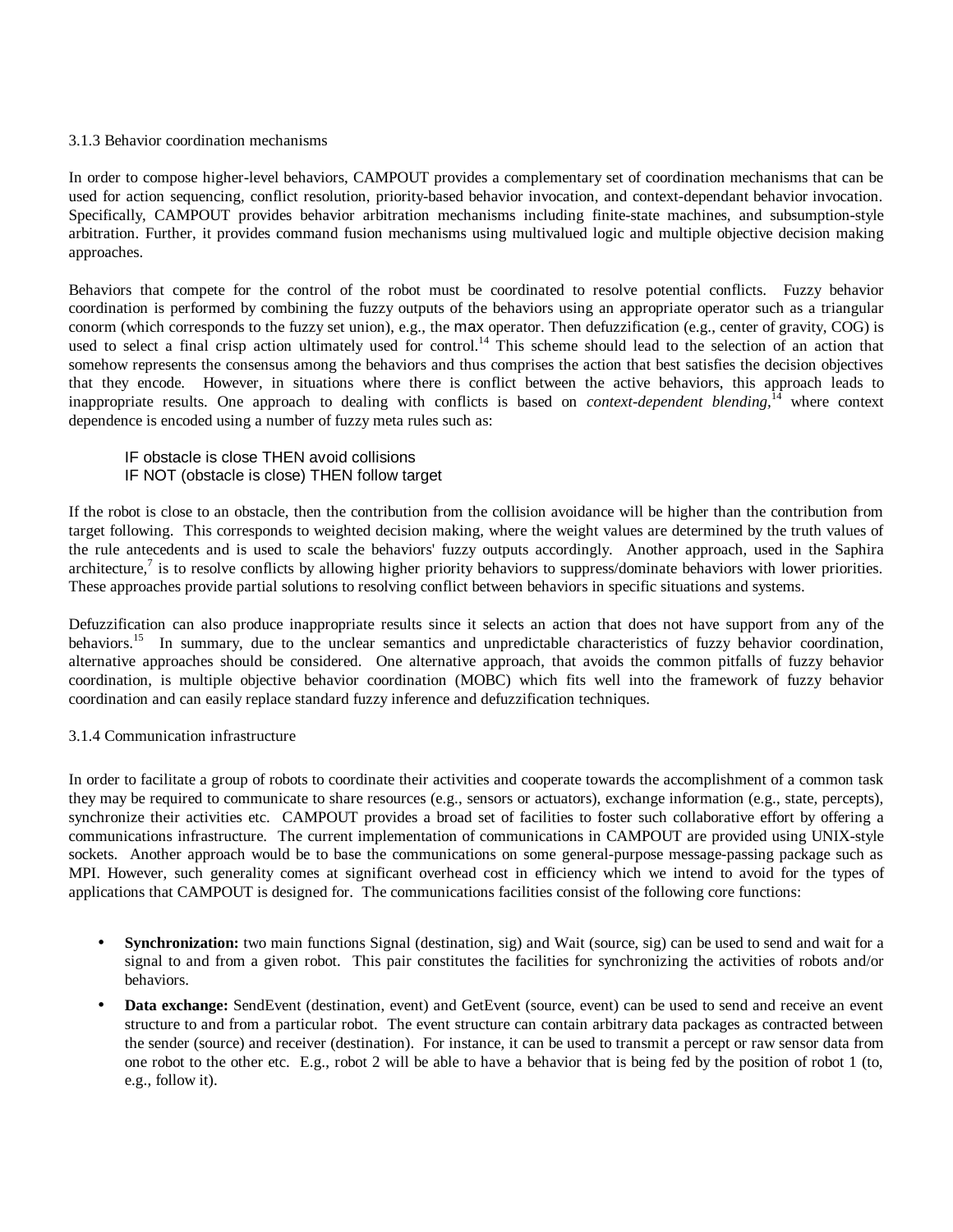• **Behavior exchange:** SendObjective (destination, objective) and GetObjective (source, objective) can be used to send and receive objective functions (multivalued behavior outputs) to and from a robot. Using these set of functions one can form a network of behaviors across a distributed group of robots.

These core set of communications facilities (and other convenience functions) support distributed sharing of resources such as sensors and state as well as provide the necessary tools to form a network of behaviors spanning a group of physically distributed (but informationally connected) robots. State of one robot (e.g., sensor readings or output from a behavior) can be used to affect/determine the behavior of another robot. All these facilities are showcased in the following coordinated transport task.

# **4. EXPERIMENTAL STUDIES**

We have selected a photovoltaic (PV) tent deployment scenario as our experimental testbed for CAMPOUT. A study was done on the viability of a PV tent array for the power needs of a human habitat on Mars.<sup>2</sup> Each PV tent is capable of generating  $4 \text{ kW}$ under Martian conditions, so an array of 25 tents will produce enough to meet the requirement of 100 kW. The individual



1. Unload container from Container Storage Unit (CSU)



3. Position and open container 4. Deploy PV tent



2. Traverse to deployment site



**Figure 2.** Four step process for deploying a PV container. The storage container is 5 m in length and is initially stored at a centralized cache site about 50-100 m from the deployment zone.

containers of the PV tent elements are 5 m in length, so it would be difficult for a single mobile platform to manipulate and transport to a deployment site. A four step process for the deployment of a single PV tent by two rovers is shown in **Figure 3**. Our studies this year have concentrated on Step 2, the traverse to the deployment site. We have retrofitted two of our Sample Return Rovers (SRR&SRR2K) with a gimbal mounted on a cross-brace between the shoulders. The gimbal is not actuated but is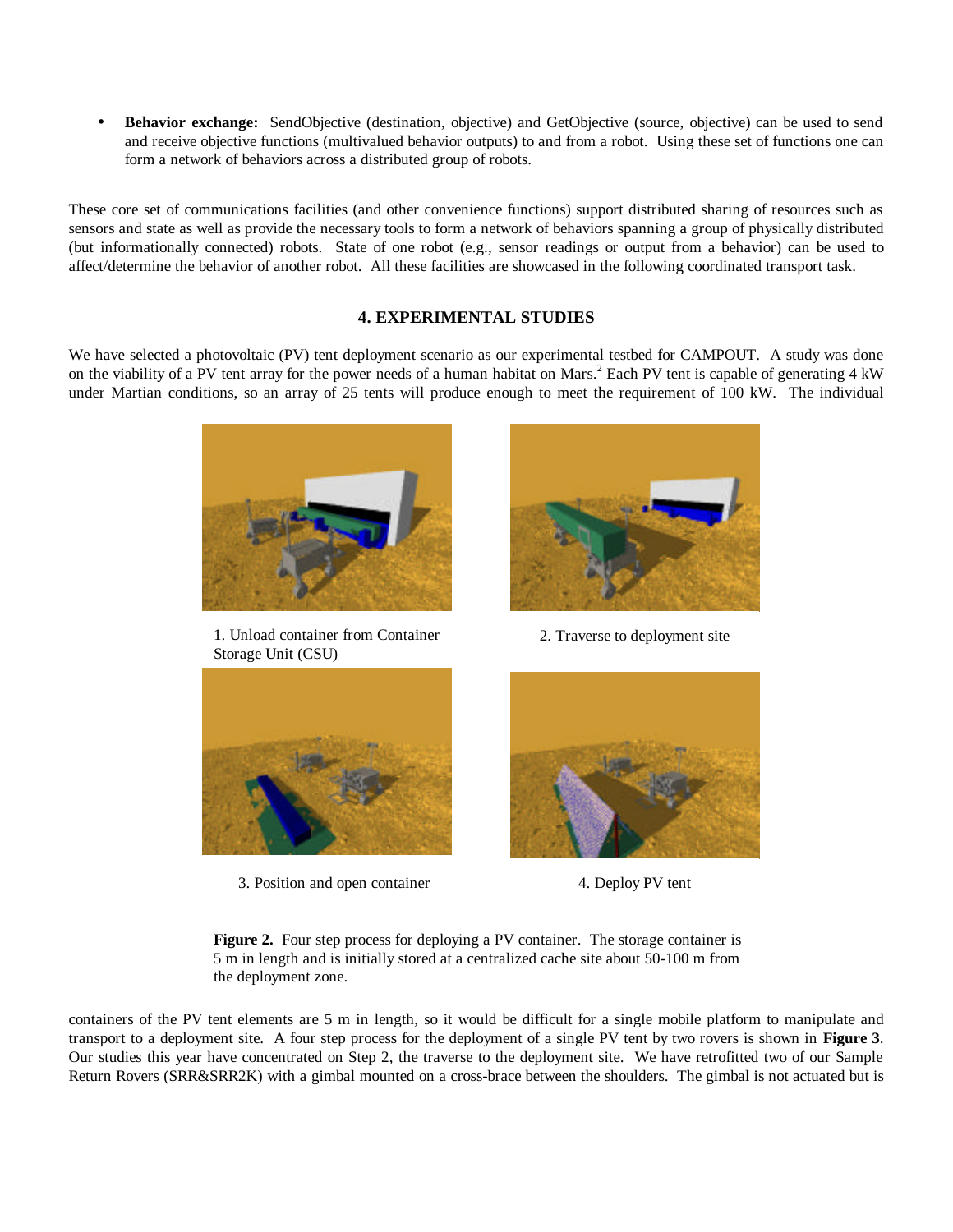

**Figure 4.** Transport of an extended container by two rovers in the arroyo at JPL. Left: Rovers in a column (offset) transport formation; Middle: Closeup of instrumented gimbal on one of the rovers; Right: Rovers in a row (side-by-side) formation.

fully instrumented with 3DOF force sensors and pots. The gimbal arrangement and two of the coordinated transport formations are shown in **Figure 4**.



**Figure 5.** Four phase sequence for transport step in the PV tent deployment scenario. See text for details of steps.

We have developed a finite state machine (FSM) description of the transport phase to emulate the planning level in CAMPOUT, since our first year task is not developing a planner. The four phase sequence for transport is shown in **Figure 5**. The four phases are: clear the container storage unit and assume the column transport formation, traverse to the staging area, survey the deployment area for a clear site, and traverse to the deployment site and align the container.



**Figure 6.** Assume Transport Formation and Coordinated Transport group behaviors used under CAMPOUT for the execution of the sequence shown in Figure 5.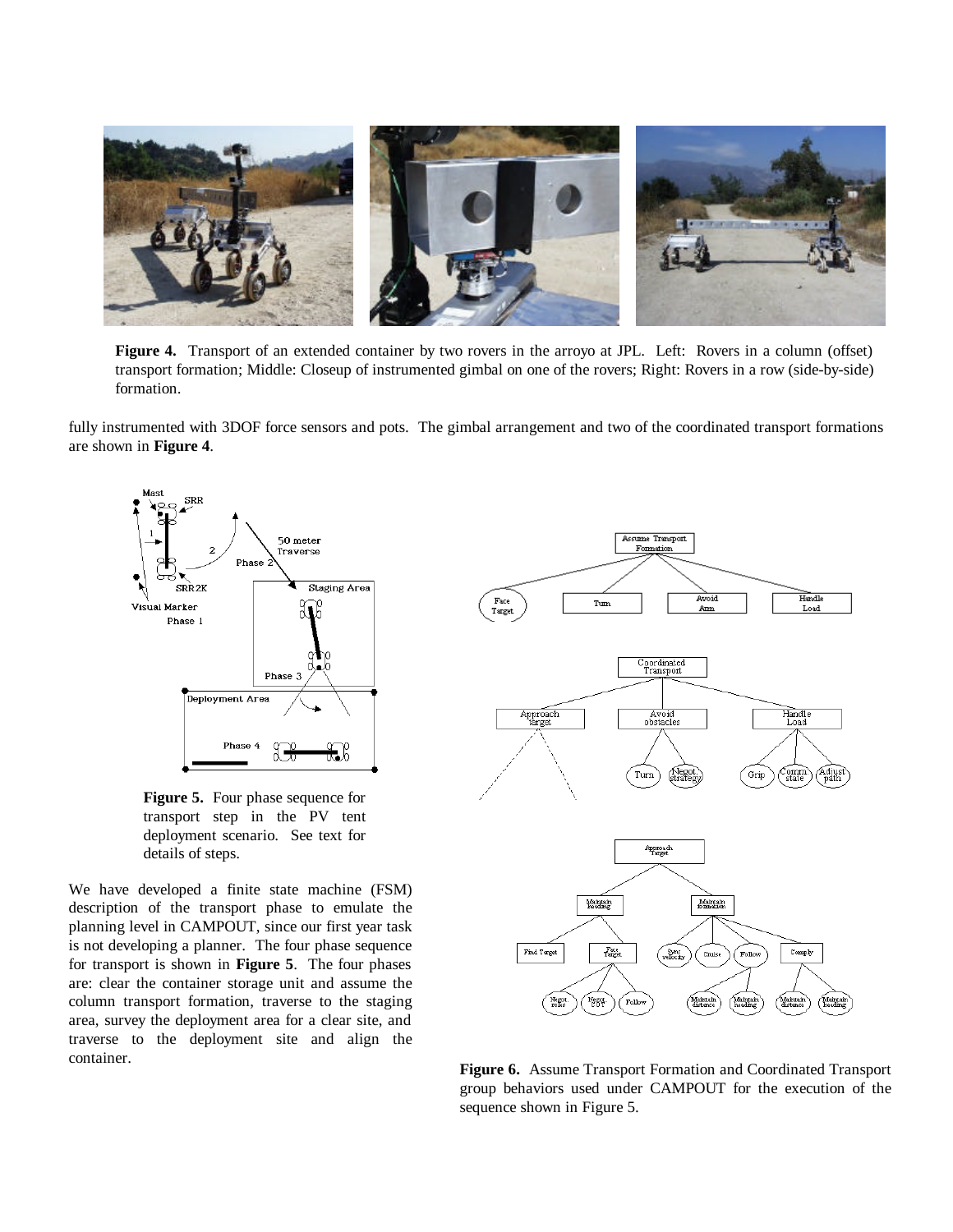There are two main group behaviors used in CAMPOUT for control: *Assume Transport Formation* and *Coordinated Transport*. The *Assume Transport Formation* group behavior is used in Phases 1 and 4, and the *Coordinated Transport* group behavior is used in Phases 2 and 4. These two behaviors are implemented under CAMPOUT using the behavior fusion framework described in Section 3. They are shown in **Figure 6**, where the main group behavior is shown at the root of the hierarchy. Key to coordinated transport is the notion of compliance by implicit communication through the shared container. The *Comply* group behavior is designed to minimize the amount of explicit communication and only uses point-to-point communication for syncing before movement. We use a target finding algorithm based on color to localize the rovers for heading adjustments during the traverse step in the sequence. The algorithm extracts the corner features of a target and returns the pose and orientation of the target relative to the rovers. This algorithm is used in the *Find Target* group behavior, which then is fused with the *Face Target* group behavior in order to *Maintain Heading*.

We are currently running trials in the arroyo at JPL in order to verify the repeatability, accuracy, and suitability of the CAMPOUT approach to the coordination of multiple rovers for transport of an extended container.

# **5. DISCUSSION**

We have presented a control architecture called CAMPOUT for the system level coordination of multiple mobile robots. The design is three-layer, with a behavior-based middle layer. The behavior hierarchy is built on earlier work by Pirjanian.<sup>11,12</sup> It uses a multiple objective decision making paradigm in order to select actions that are satisficing in the Pareto optimal sense. The lowest level in CAMPOUT is built using legacy device drivers from previous rover tasks such as SRR and FIDO. During the next fiscal year we will concentrate on the development of the grasp and manipulate behaviors that are necessary for the first, third and fourth steps in the PV tent deployment scenario.

# **ACKNOWLEDGEMENTS**

This work was carried out at the Jet Propulsion Laboratory, California Institute of Technology, under a contract with the National Aeronautics and Space Administration

#### **REFERENCES**

- 1. R. A. Brooks, ''A robust layered control system for a mobile robot,'' *IEEE Journal of Robotics and Automation*, **2**(1), 14-23, 1986.
- 2. A. Colozza, ''Design and optimization of a self-deploying PV tent array,'' NASA CR187119, Lewis research Center Group, Book Park, OH, 1991.
- 3. E. Gat, ''Three-layer Architectures,'' in *Artificial Intelligence and Mobile Robots*, eds. D. Kortenkamp, R. P. Bonasso, and R. Murphy, MIT Press, Cambridge, MA, 1998.
- 4. T. L. Huntsberger and J. Rose, ''BISMARC: A Biologically Inspired System for Map-based Autonomous Rover Control,'' *Neural Networks*, **11**(7/8), 1497-1510, 1998.
- 5. T. L. Huntsberger, M. Mataric, P. Pirjanian, ''Action selection within the context of a robotic colony,'' in *Proc. SPIE Symposium on Sensor Fusion and Decentralized Control in Robotic Systems II*, Vol. 3839, Boston, MA, Sept. 1999.
- 6. T. L. Huntsberger, H. Aghazarian, E. Baumgartner, P. S. Schenker, ''Behavior-based control systems for planetary autonomous robot outposts,'' in *Proc. Aerospace 2000,* Albuquerque, NM, 2000*.*
- 7. K. Konolige and K. Myers, The Saphira Architecture for Autonomous Mobile Robots,'' in *Artificial Intelligence and Mobile Robots*, eds. D. Kortenkamp, R. P. Bonasso, and R. Murphy, MIT Press, Cambridge, MA, 1998.
- 8. J. Kosecká, H. I. Christensen, and R. Bajcsy, ''Experiments in behavior composition,'' *Robotics and Autonomous Systems*, **19**, 287-298, 1997.
- 9. L. Parker, ''ALLIANCE: An Architecture for Fault Tolerant Multi-Robot Cooperation,'' ORNL TM12920, Oak Ridge National Laboratory, Oak Ridge, TN, 1995.
- 10. P. Pirjanian, "Multiple Objective Behavior-Based Control," to appear in *Journal of Robotics and Autonomous Systems, Special Issue*, 2000.
- 11. P. Pirjanian, "*Multiple Objective Action Selection & Behavior Fusion using Voting*"*,* Ph.D.-thesis, Faculty of Technical Sciences, Aalborg University Denmark. April 1998.